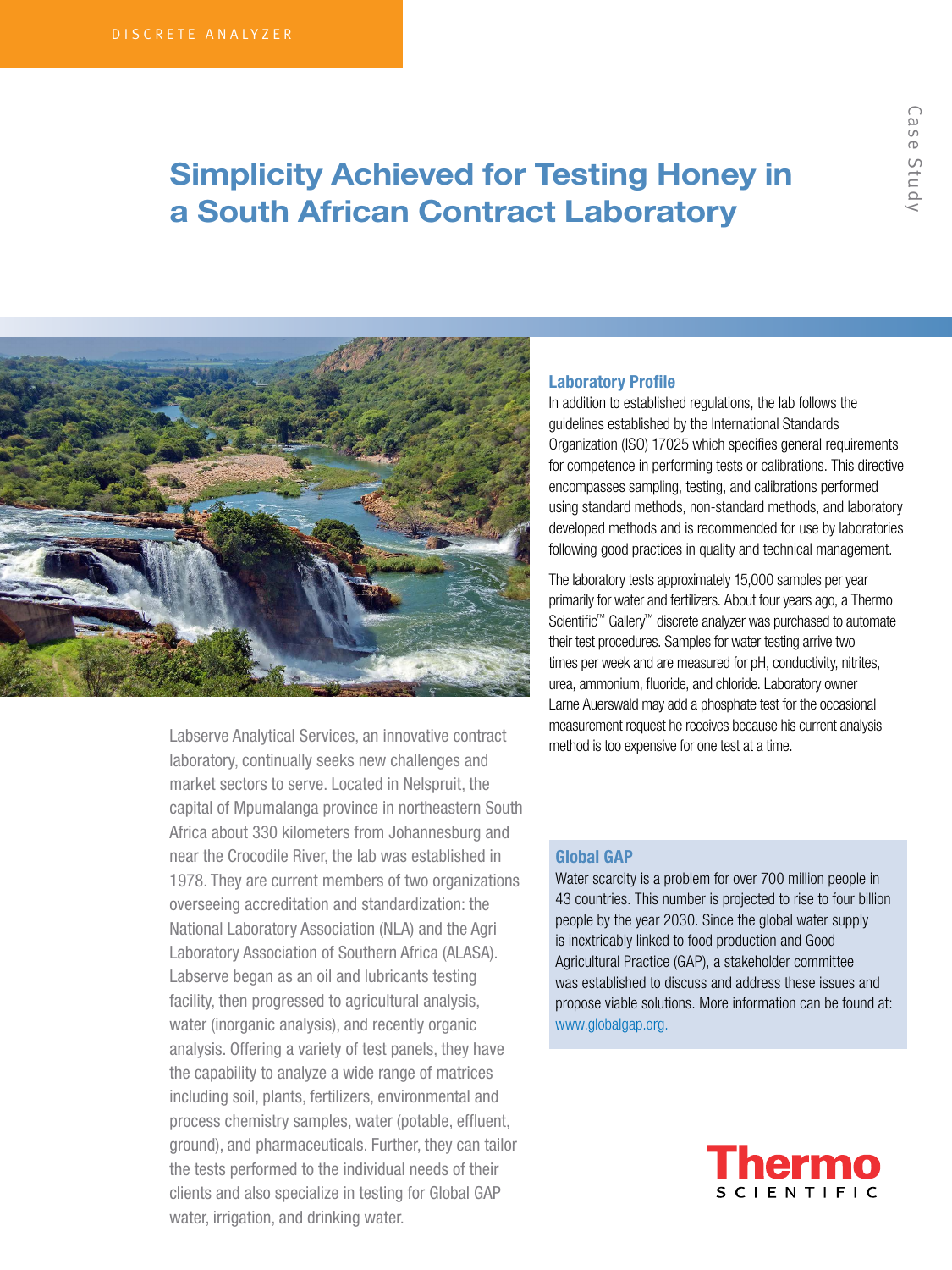

Larne Auerswald, Technical Manager and Owner of Labserve, has run the company since 1999 when he replaced his father.

"Once we have enough samples coming in, it makes sense to use the Gallery system."

#### Labserve Utilizes Gallery Analyzer's Efficiency

"The Gallery analyzer is much more time efficient and makes life easier so we will consider using any reagent kit that is available. Once we have enough samples coming in, it makes sense to use the Gallery system," said Auerswald.

In an effort to serve a more diverse client base, Labserve is exploring honey analysis procedures for both import and export purposes. Samples from Mauritius as well as South Africa will be tested. Validation is a tedious process as it can sometimes take up to eight weeks to obtain standards. In order to validate for a major supermarket, Labserve would like to offer a complete test package for honey analysis that includes determination of sugars, pesticides, and antibiotics. Tests for glucose, fructose, and sucrose have been validated on the Gallery system to ensure quality control and compliance with international standards. In the future, the lab will also add measurements for hydroxymethylfurfural (HMF), acidity, and alpha-amylase.

The Gallery instrument offers simple to use technology and provides speedy results. In the past, Labserve personnel used a manual spectrophotometer to measure these parameters. Tests they used to complete in one week can be accomplished in one day using the Gallery system.

### Measuring Sugars in Honey

About 80% of honey is composed of the sugars, glucose, and fructose. Both of these sugars are measured to ensure authenticity. The ratio of glucose/fructose also provides information about the origin of the honey and its potential for crystallization during storage. Adding glucose would alter this ratio. In most honey, fructose predominates and results in a taste that is slightly sweeter than sugar. Glucose is less sweet. Sucrose is naturally present at a level of less than 2% and its presence in a higher quantity would indicate an inappropriate ratio. The ability of honey to retain moisture, have an extended shelf life, and good color and flavor development are related to the composition of its sugars.